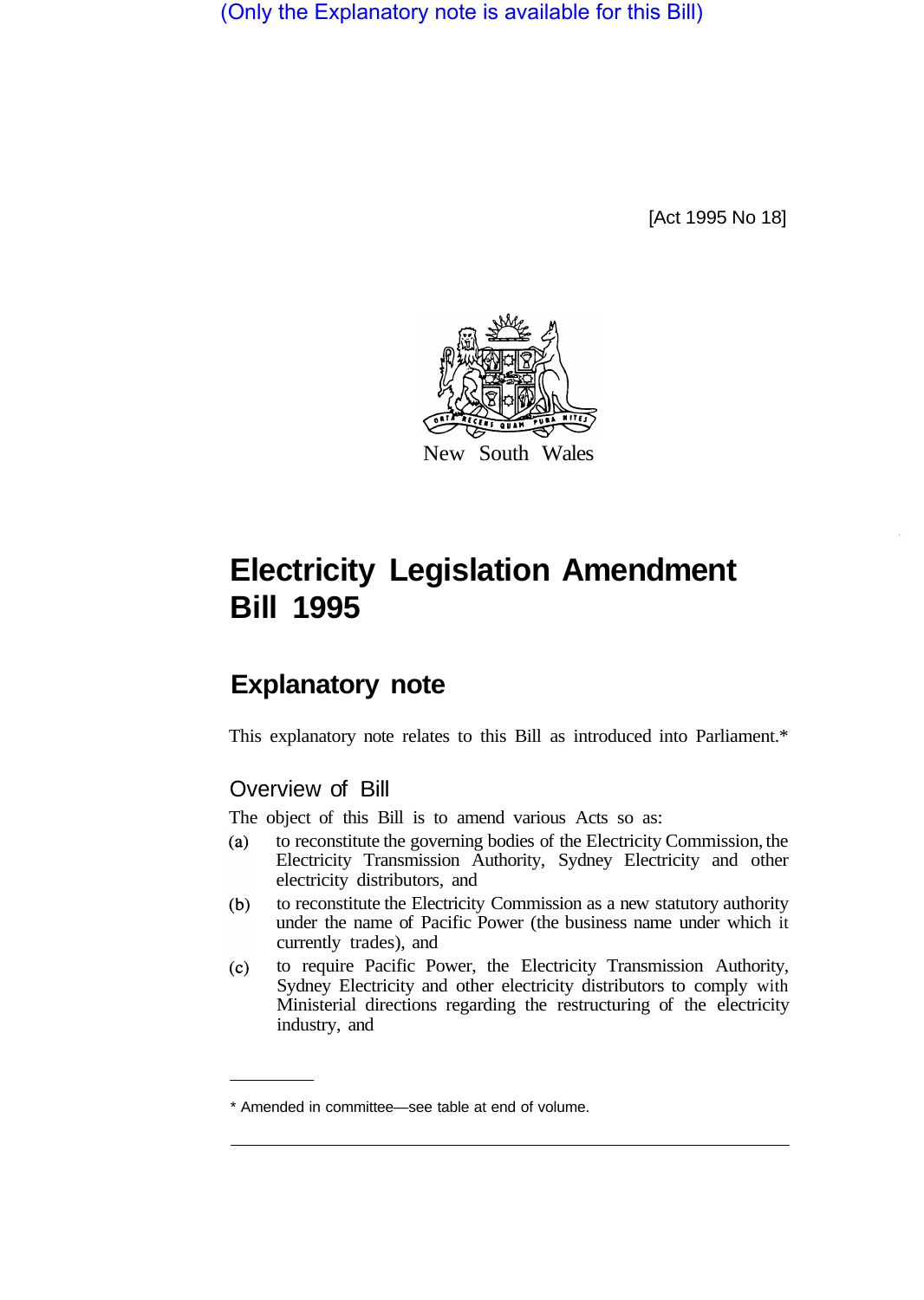Explanatory note

- (d) to enable the Electricity Transmission Authority to develop a wholesale market for electricity, and
- (e) to facilitate the amalgamation of electricity distributors, and
- (f) to enact other provisions of a minor, consequential or ancillary nature.

## Outline of provisions

**Clause 1** sets out the name (also called the short title) of the proposed Act.

**Clause 2** provides that the proposed Act will commence on a day or days to be proclaimed.

**Clause 3** gives effect to the Schedule of amendments to the *Electricity Commission Act 1950.* 

**Clause 4** gives effect to the Schedule of amendments to the *Electricity Transmission Authority Act 1994.* 

**Clause 5** gives effect to the Schedule of amendments to the *Sydney Electricity Act 1990.* 

**Clause 6** gives effect to the Schedule of amendments to the *Electricity Act 1945.* 

**Clause 7** gives effect to the Schedule of amendments to other Acts.

**Clause 8** repeals regulations under the *Electricity Commission Act 1950*  and the *Sydney Electricity Act 1990* as a consequence of amendments made to those Acts by the proposed Act.

## **Schedule 1 Amendment of Electricity Commission Act 1950**

## **Reconstitution of the Electricity Commission**

The Electricity Commission is currently constituted by 6–8 commissioners appointed by the Governor. It is proposed to reconstitute the Commission as a statutory body representing the Crown under the name of Pacific Power, the business name under which it currently trades **(Schedule l (4), proposed section 5).**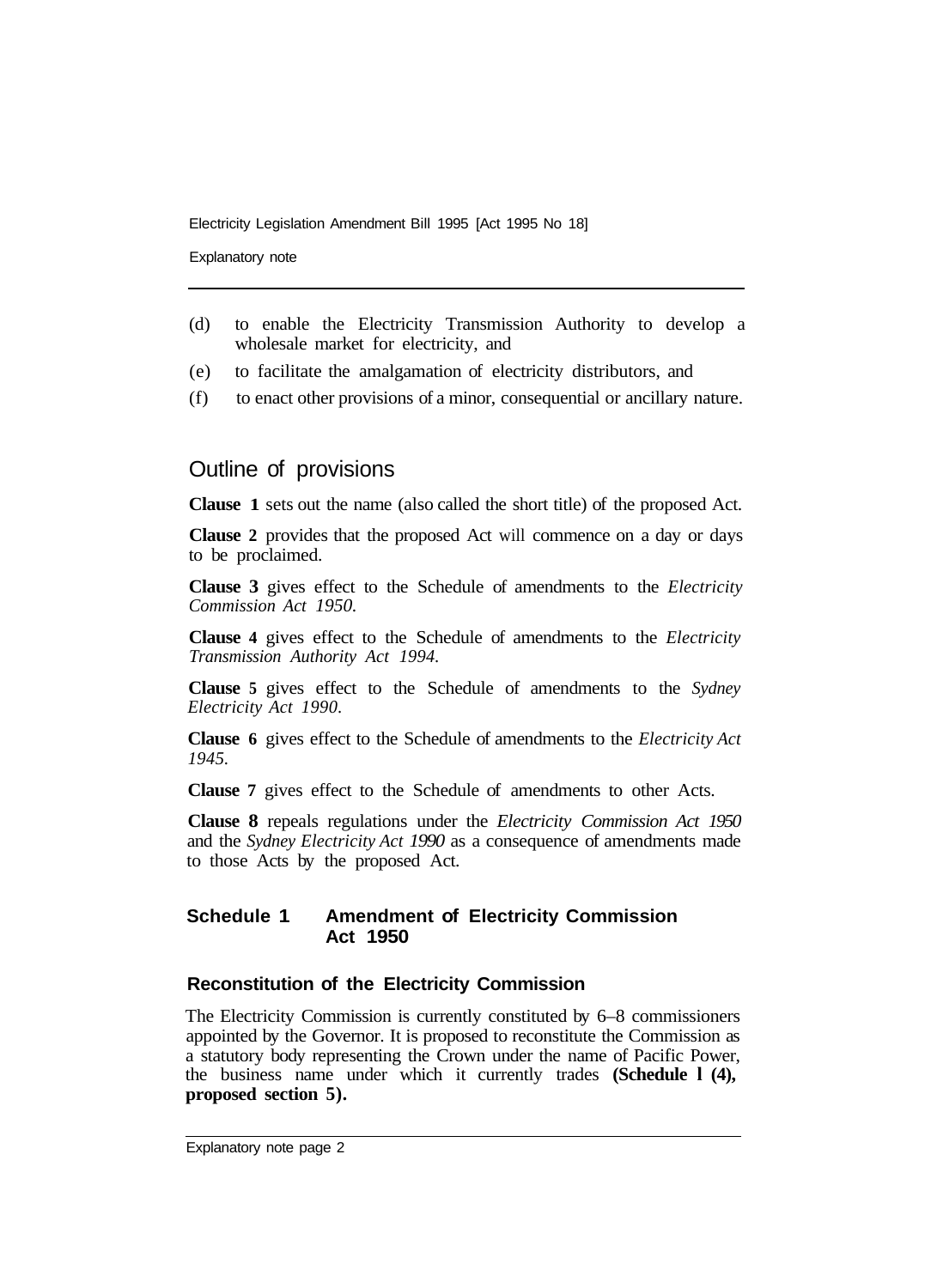Explanatory note

## **Establishment of Board of directors**

Pacific Power is to have a Board of 5–7 directors, including the Chief Executive, 3–5 part-time directors appointed by the Governor on the recommendation of the Minister and one part-time director chosen by a selection committee from a panel of Labor Council nominees **(Schedule 1 (4), proposed section 5A).** The Board will determine the policies and strategies for Pacific Power **(Schedule 1 (4), proposed section 5B).** 

There are further provisions governing the constitution and procedure of the Board **(Schedule 1 (13), proposed Schedule 6).** In particular, the directors (aside from the Chief Executive) will be appointed for a term of 1 year at a time.

## **Appointment of Chief Executive**

Pacific Power will have a Chief Executive **(Schedule 1 (4), proposed section 5C),** to be appointed under Part 2A of the *Public Sector Management Act 1988,* and provision for an acting Chief Executive **(Schedule 1 (4), proposed section 5D).** The Chief Executive will have the management and control of the affairs of Pacific Power **(Schedule 1 (4), proposed section 5E).**

#### **Delegation**

Pacific Power will be competent to delegate its functions **(Schedule 1 (4), proposed section 5F).** 

#### **Ministerial control**

Pacific Power is to be subject to Ministerial direction **(Schedule 1 (6), proposed section 7).** In particular, the Board and the Chief Executive will be required to implement Ministerial directions concerning the structural reform of the electricity industry.

#### **Savings and transitional provisions**

There are savings and transitional provisions **(Schedule 1 (13), proposed Schedule 7)** that provide, among other things, for the continuation in office of the current Chairperson and establish the termination rights of those persons who will lose office under the reconstitution.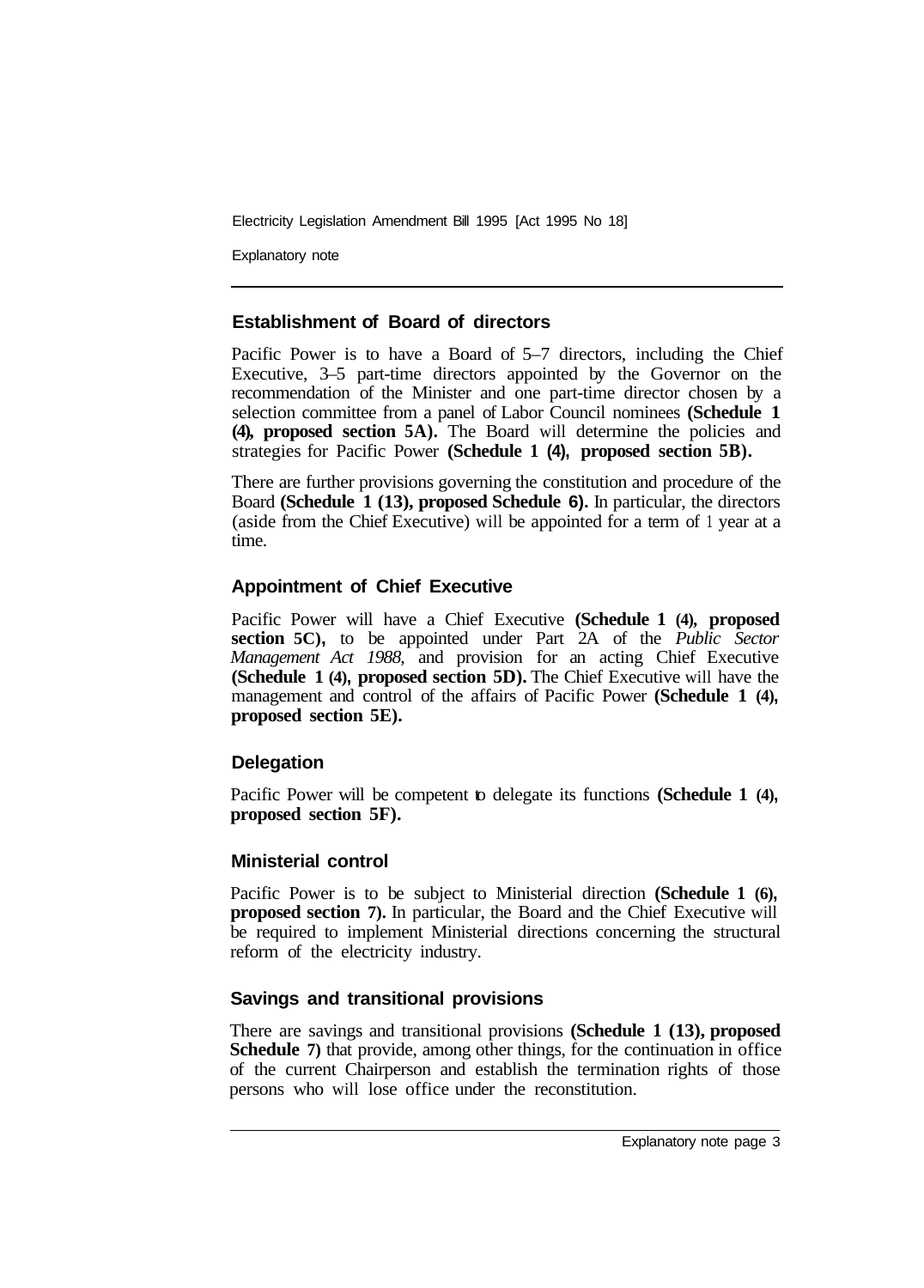Explanatory note

#### **Other amendments**

The remaining amendments made by Schedule 1 are consequential to the amendments referred to above.

#### **Schedule 2 Amendment of Electricity Transmission Act 1994**

#### **Reconstitution of the Board of directors**

The Board of the Electricity Transmission Authority currently comprises 7 directors. It is proposed to replace this board with a Board of 5–7 directors, including the Chief Executive, 3–5 part-time directors appointed by the Governor on the recommendation of the Minister and one part-time director chosen by a selection committee from a panel of Labor Council nominees **(Schedule 2 (6), proposed section 16 (2)).** 

There are further provisions governing the constitution and procedure of the Board **(Schedule 2 (13), proposed Schedule 1 ) .** In particular, the directors (aside from the Chief Executive) will be appointed for a term of 1 year at a time.

#### **Ministerial control**

The Authority is currently subject to Ministerial direction. It is proposed to insert an additional provision to require the Board and the Chief Executive to implement Ministerial directions concerning the structural reform of the electricity industry **(Schedule 2 (3), proposed section 5 (2A)).** 

#### **Development of a wholesale market for electricity**

It is proposed to enable the Authority to develop, implement, operate and administer a wholesale market for electricity **(Schedule 2 (5), proposed section 6 (e1)).** This will involve the establishment of a Market Operations Fund **(Schedule 2 (11), proposed section 34A)** and a Market Settlements Fund **(Schedule 2 (11), proposed section 34B).** 

#### **Savings and transitional provisions**

There are savings and transitional provisions **(Schedule 2 (16), proposed Schedule 2A)** that provide, among other things, for the continuation in office of the current Chairperson and establish the termination rights of those persons who will lose office under the reconstitution.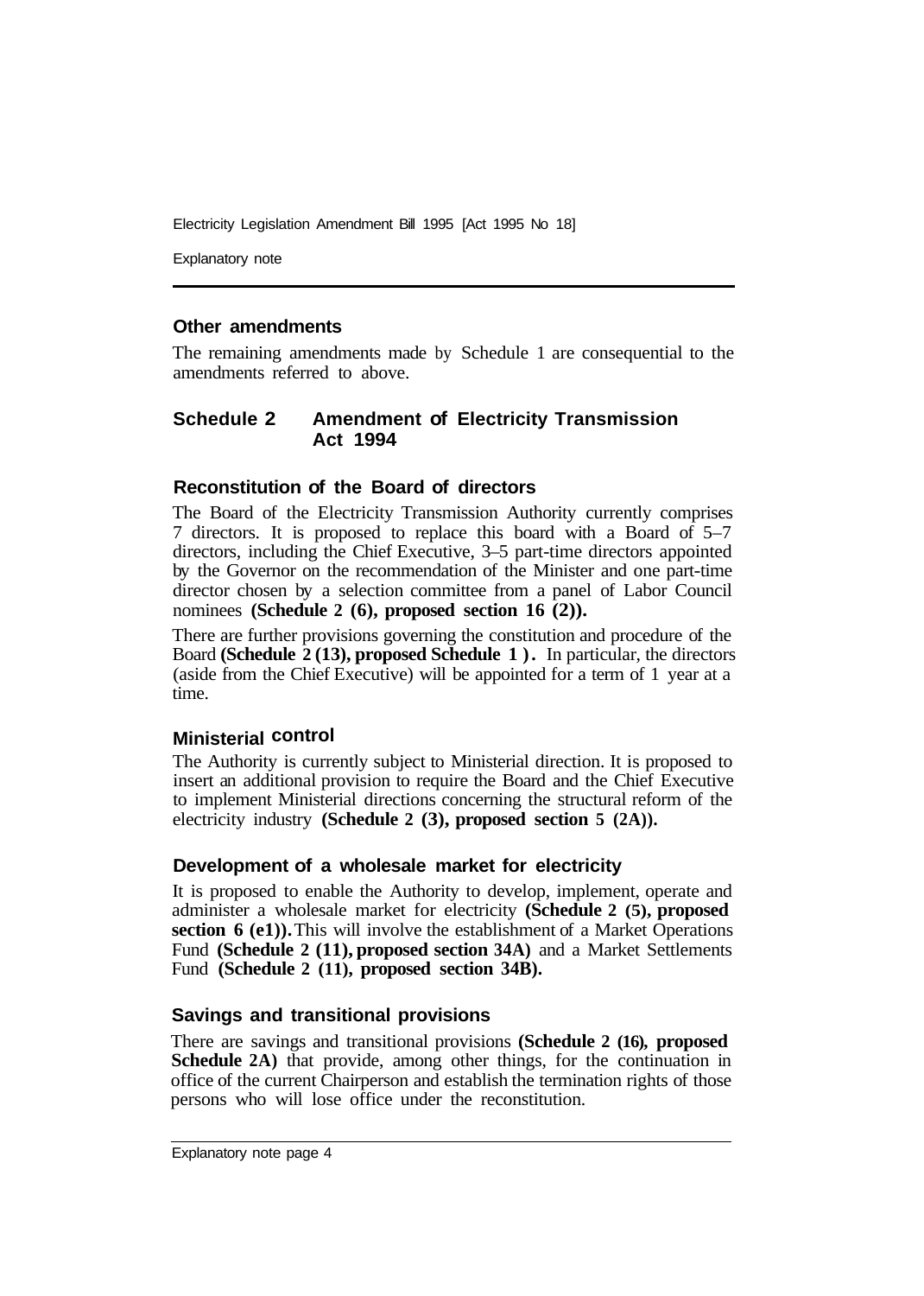Explanatory note

#### **Other amendments**

The remaining amendments made by Schedule 2 are consequential to the amendments referred to above.

#### **Schedule 3 Amendment of Sydney Electricity Act 1990**

#### **Reconstitution of the Board of directors**

Sydney Electricity is currently governed by a board of 10 directors. It is proposed to replace this board with a Board of 5–7 directors, including the Chief Executive, 3–5 part-time directors appointed by the Governor on the recommendation of the Minister and one part-time director chosen by a selection committee from a panel of Labor Council nominees **(Schedule 3 (3), proposed section 8).** The Board will determine the policies and strategies for Sydney Electricity **(Schedule 3 (3), proposed section 9).** 

There are further provisions governing the constitution and procedure of the Board **(Schedule 3 (14), proposed Schedule 2).** In particular, the directors (aside from the Chief Executive) will be appointed for a term of 1 year at a time.

#### **Ministerial control**

Sydney Electricity is currently subject to Ministerial direction. It is proposed to insert an additional provision to require the Board and the Chief Executive to implement Ministerial directions concerning the structural reform of the electricity industry **(Schedule 3 (4), proposed section 10 (2A)).** 

## **Alteration of electricity district**

The area within which Sydney Electricity operates is described in Schedule **1** to the Act. It is proposed to enable that area to be varied by means of a proclamation made by the Governor **(Schedule 3 (13), proposed section 53A (1)).** It is proposed also to enable the Minister to direct the transfer of staff, assets, rights and liabilities to some other person or body (typically, an electricity distributor) consequent on the making of such **a**  proclamation **(Schedule 3 (13), proposed section 53A (2)–(5)).** This will facilitate the amalgamation of parts of Sydney Electricity with adjacent electricity distributors.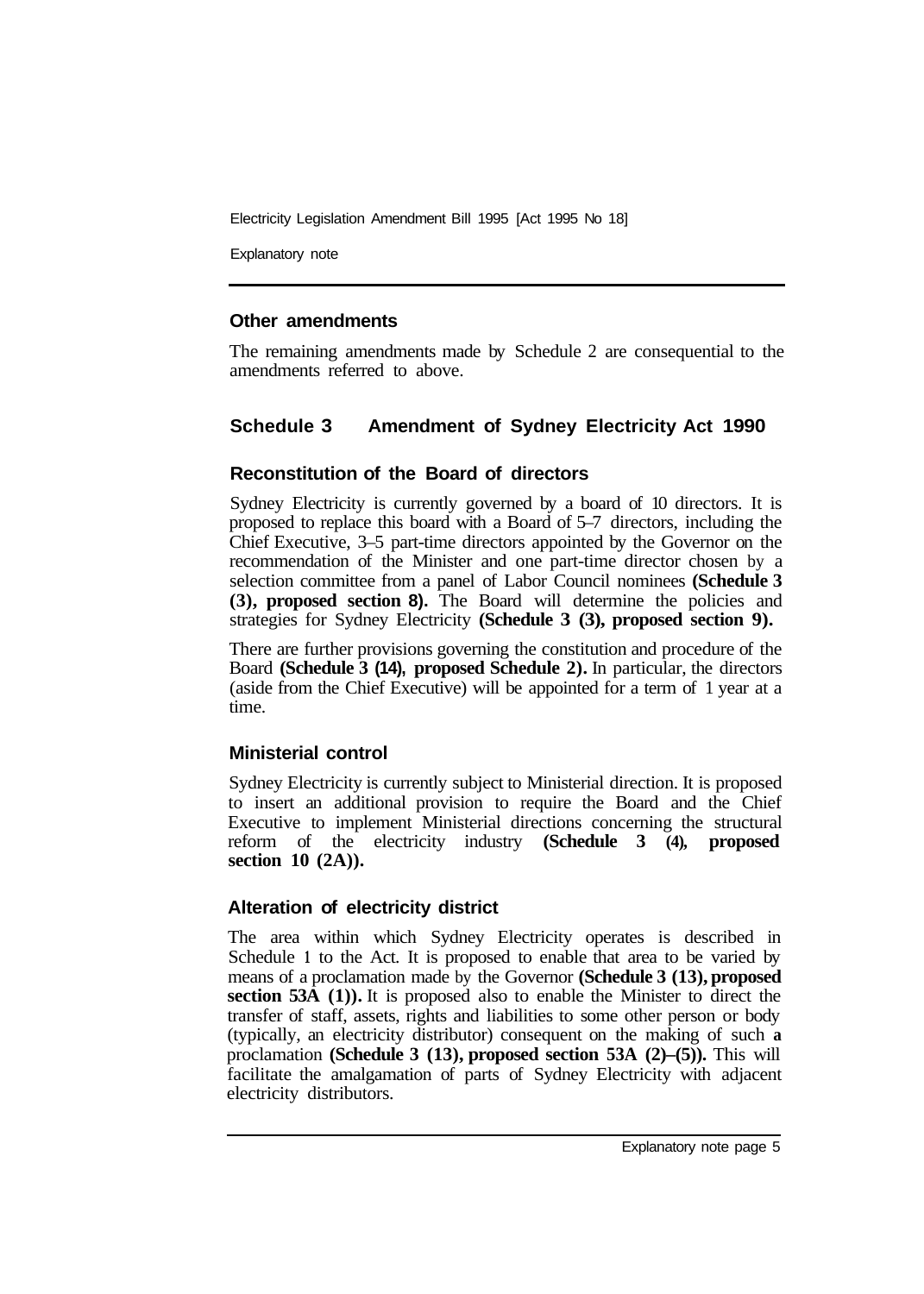Explanatory note

#### **Savings and transitional provisions**

There are savings and transitional provisions **(Schedule 3 (18), proposed Part 3 of Schedule 5**) that provide, among other things, for the termination rights of those persons who will lose office under the reconstitution of the old Board and for the appointment of an administrator to exercise the functions of the new Board pending the appointment of its first members.

#### **Other amendments**

The remaining amendments made by Schedule 3 are consequential to the amendments referred to above.

## **Schedule 4 Amendment of Electricity Act 1945**

## **Reconstitution of the boards of directors**

Electricity distributors are currently governed by boards of up to 16 directors. It is proposed to replace these boards with boards of 5–7 directors, including the general manager or chief executive officer, as the case requires, 3–5 part-time directors appointed by the Governor on the recommendation of the Minister and one part-time director chosen by a selection committee from a panel of Labor Council nominees **(Schedule 4 (12), proposed section 6M). A** board will determine the policies and strategies for the electricity distributor for which it is appointed **(Schedule 4 (12), proposed section 6N).** It will be possible for several electricity distributors to be governed by a single board of directors. This will facilitate future amalgamations of electricity distributors.

There are further provisions governing the constitution and procedure of the boards of directors **(Schedule 4 (21), proposed Schedule 8).** In particular, the directors (aside from the general manager or chief executive officer) will be appointed for a term of 1 year at a time.

## **Ministerial control**

Electricity distributors are currently subject to Ministerial direction. It is proposed to insert an additional provision to require the board of directors and the general manager and chief executive officer to implement Ministerial directions concerning the structural reform of the electricity industry **(Schedule 4 (9), proposed section 61 (2A)).**